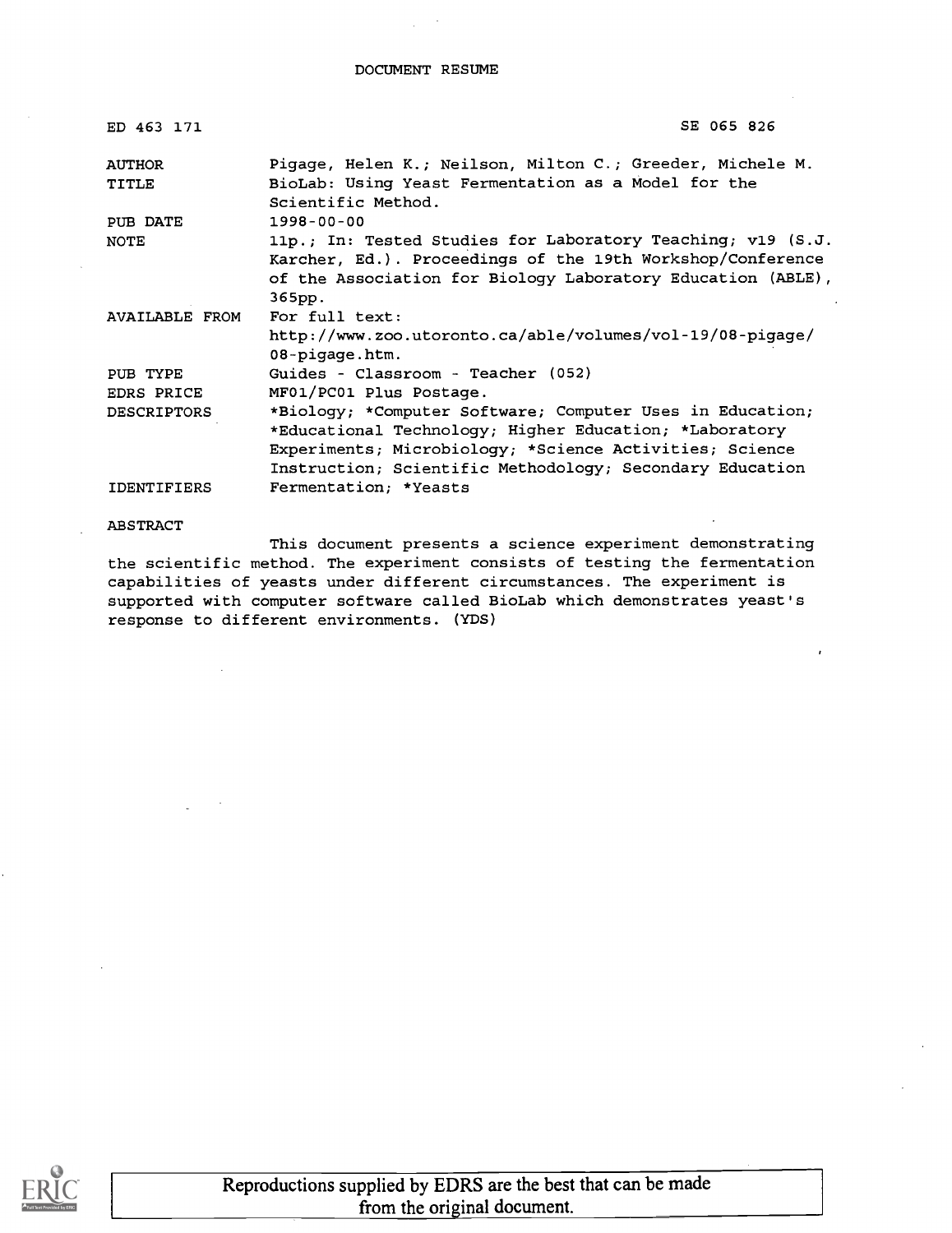BioLab: Using Yeast Fermentation as a Model for the Scientific Method.

> Helen K. Pigage Milton C. Neilson Michele M. Greeder

U.S. DEPARTMENT OF EDUCATION Office of Educational Research and Improvement EDUCATIONAL RESOURCES INFORMATION CENTER (ERIC)<br> **D** This document has been reproduced as

- received from the person or organization
- originating it.<br> $\Box$  Minor changes have been made to improve reproduction quality.
- $\overline{\cdot}$ Points of view or opinions stated in this document do not necessarily represent official OER1 position or policy.

PERMISSION TO REPRODUCE AND DISSEMINATE THIS MATERIAL HAS BEEN GRANTED BY

H. Pigage

TO THE EDUCATIONAL RESOURCES INFORMATION CENTER (ERIC)

 $\mathbf{1}$ 

2

 $\omega \rightarrow \omega_0$ 

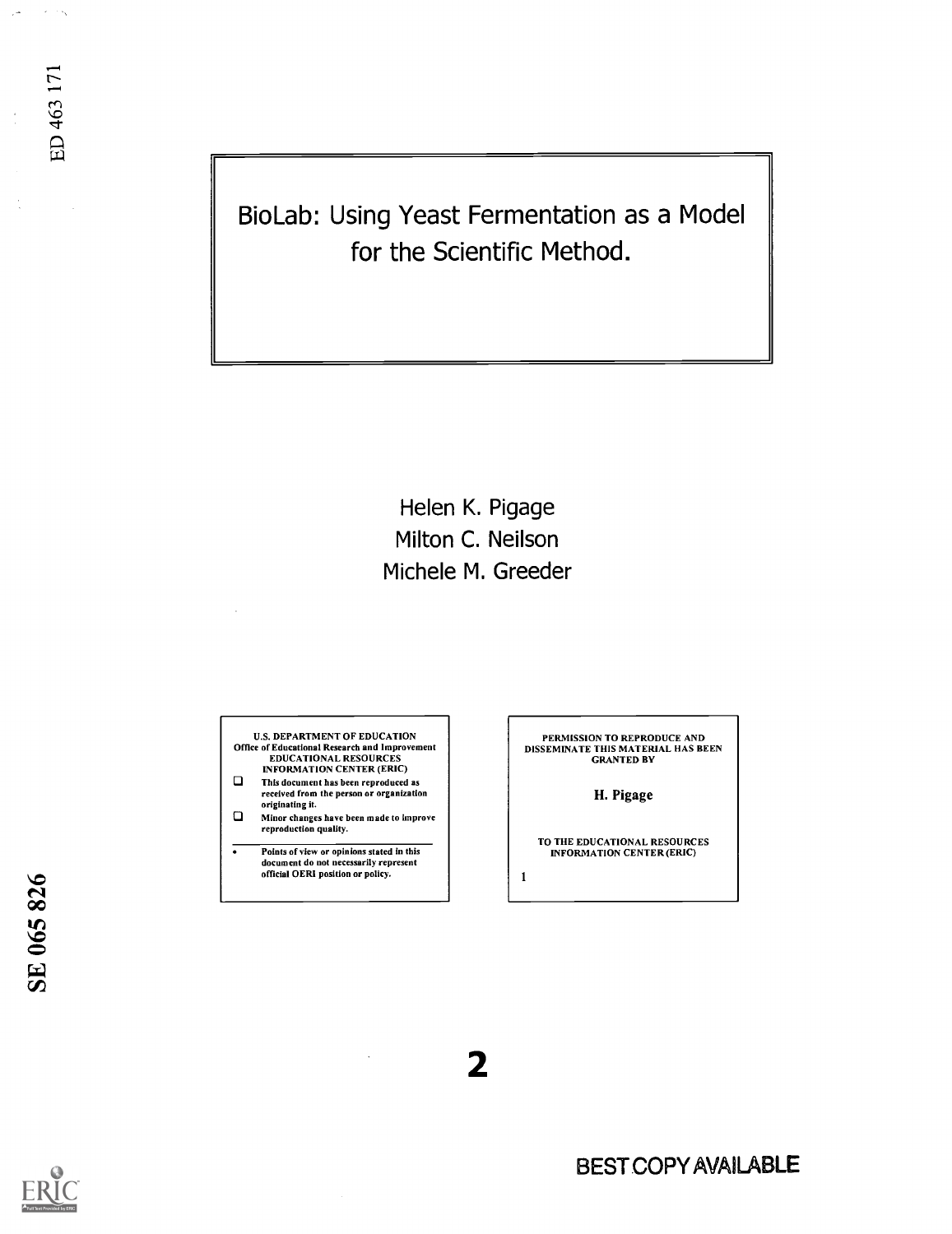

### BioLab: Using Yeast Fermentation as a Model for the Scientific Method

Helen K. Pigage, Lt. Col. Milton C. Neilson and Michele M. Greeder

> Department of Biology Center for Educational Excellence United States Air Force Academy HQ USAFA/DFB 2355 Faculty Drive, Suite 2P389 USAF Academy, Colorado 80840

Helen K. Pigage earned a Bachelor of Science degree at Notre Dame College of Ohio, a Master of Science in Microbiology at the Ohio State University and a Doctor of Arts in Biology at the University of North Dakota. She is currently Associate Professor of Biology at the United States Air Force Academy. She can be reached at helen.pigage@usafa.af.mil or (719) 333-4886.

Milton C. Nielsen, USAF, Retired holds Bachelors and Masters degrees in Political Science from Texas A&M University and a Doctorate in Educational Technology from the University of Texas-Austin. He is currently employed by School District 11, Colorado Springs, Colorado. He may be contacted at (719) 520-2132.

Michele M. Greeder earned a Bachelors Degree in Management Information Systems and a Masters Degree in Computer Resource Management. She was the senior software developer for BioLab and is responsible for the development of the labs, simulations, help files, and graphical user interface. She may be contacted at (719) 598-2566.

> 1998 Unites States Air Force [ABLE's Copyright Policy]

Reprinted from: Pigage, H. K, Nielsen, M.0 and Greeder, MM. 1998. BioLab: Using yeast fermentation as a model for the scientific method. Pages 109-124, in Tested studies for laboratory teaching, Volume 19. (S. J. Karcher, Editor). Proceedings of the 19th Workshop/Conference of the Association for Biology Laboratory Education (ABLE), 365 pages.

Although the laboratory exercises in ABLE proceedings volumes have been tested and due consideration has been given to safety, individuals performing these exercises must assume all responsibilities for risk. The Association for Biology Laboratory Education (ABLE) disclaims any liability with regards to safety in connection with the use of the exercises in its proceedings volumes.



Notes to the Instructor Yeast Fermentation Laboratory

#### Time Frame:

The activities describe here will be the work of two two-hour laboratory meetings. The exercise could also be modified to use in one lab period.

#### Method:

olessie

This exercise is student designed and computer assisted. In this exercise students learn to use the scientific method by devising their own experiments, then collecting and analyzing their data. In their experiments students test how well yeast cells ferment a variety of substrates (of their choosing) in specific temperature conditions.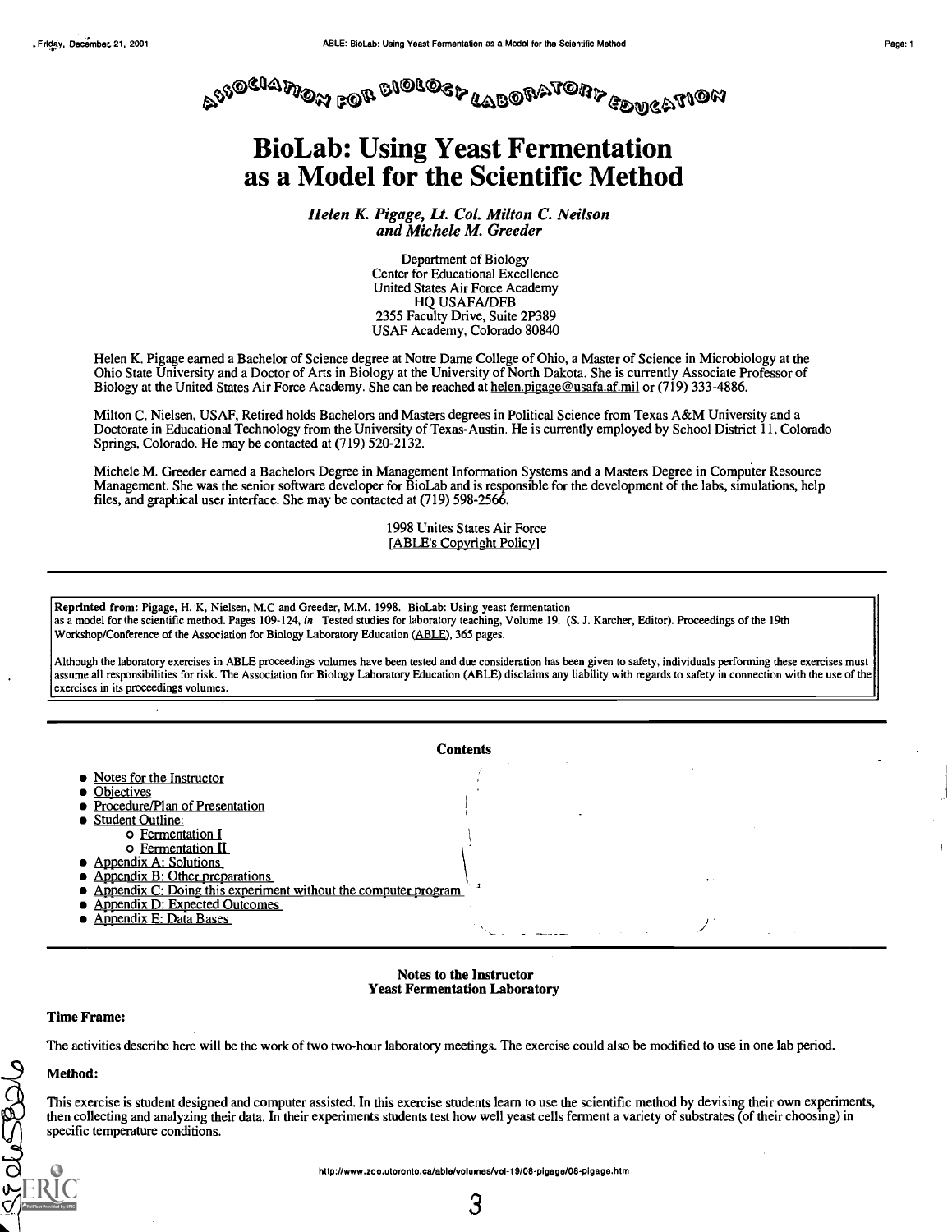The computer simulation, BioLab, consists of three sections: Validation, Prediction, and Model Experiments. BioLab was designed by the authors. It is hoped that the program will be commercially available in the near future. In the Validation section, the program compares student-collected data with data collected from previous trials run during the writing of this exercise. The Validation experiment "validates" student data by showing them that their data are similar to those in the program. Variations may occur between the students' findings and the simulation's findings and the simulation is still a valid tool. This is the result of slight variations in the experimental conditions each time the work is done. It should also reinforce to the student that the data collected in the laboratory is reliable. In the Prediction experiments, the student can enter projected data, based upon hisfher readings and lab work, in an attempt to predict the outcome of a particular experiment. These data are based on students estimates of carbon dioxide output under various experimental conditions emphasizing the different variables: temperature, time, substrate concentration and substrate type. Finally, the Model experiment allows the student to run a variety of experimental simulations comparing different experimental conditions by manipulating a single variable in a relatively short amount of time. This should allow the student to understand how yeast responds under various experimental conditions without actually doing the laboratory experiments. The changing impact of these variables is of particular importance. The extent to which this information may be extrapolated to other organisms and environments is also important to consider.

The instructor should use the computer simulation prior to introducing it to the students. It may take two or three 15-20 minute explorations to feel comfortable with the simulation.

## $\overline{a}$

#### **Objectives**

#### Course

- 1. Creative application of the scientific methods to complex problems as individuals or a part of a team.
- 2. Proficiency in the critical analysis of and communication about biological topics.

#### Lesson

- 1. Integrate theoretical and practical aspects of the laboratory experiment. Specifically, correlate the background reading material and the physical set-up of the experiment.
- 2. Use the scientific method to devise experimental conditions to test.
- 3. Compare the experiment performed in the laboratory with the computer simulation.

## $\mathbf{a}$

#### Procedure/Plan of Presentation

- 1. Thus far, the students have been introduced to the scientific method and have written an experimental proposal to test a hypothesis. During these two laboratory meetings, students will:
	- a. examine yeast fermentation under a variety of conditions
	- b. prepare a formal laboratory report to describe their experiments and results
	- c. use the computer simulation to validate their work and to explore further options for experimentation
	- d. repeat the original experiment or devise an experiment which is more precise or will better tests their
	- hypothesis.
- e. revise the laboratory report to reflect changes in experimental design
- 2. Demonstrate the computer simulation and explain the parts to the students.
- "Walk" the students through the laboratory protocol.
- 4. Give the students the laboratory protocol and directions for accessing the computer simulation during Laboratory meeting 2.
- 5. Introduce the BioLab software.

## a barat da ba

#### Student Outline

#### Fermentation I

#### Introduction:

In the laboratory, biologists do not usually have books telling them what experiment to do next. Rather, biologists choose lines of investigation based on their interests and the work of the laboratory. They read papers in journals about the area(s) of biology that interest them and ask questions about what they have read. Often, reading papers will suggest new lines of work or give the scientists new ideas for experiments to do. In this laboratory,biologists will study the fermentation of substrates (food molecules) by yeast cells using respirometers as described in the directions below.

As a new scientist in the lab, your assignment is to formulate a hypothesis to test concerning yeast fermentation. After stating your hypothesis, you will set up a controlled experiment to test your hypothesis. You will then write a formal laboratory report describing your work.

#### Background:

Yeast are unicellular fungi that are versatile laboratory microorganisms. They grow rapidly and have simple nutritional requirements. When yeast



http://www.zoo.utoronto.ca/able/volumes/vol-19/08-pigage/08-pigage.htm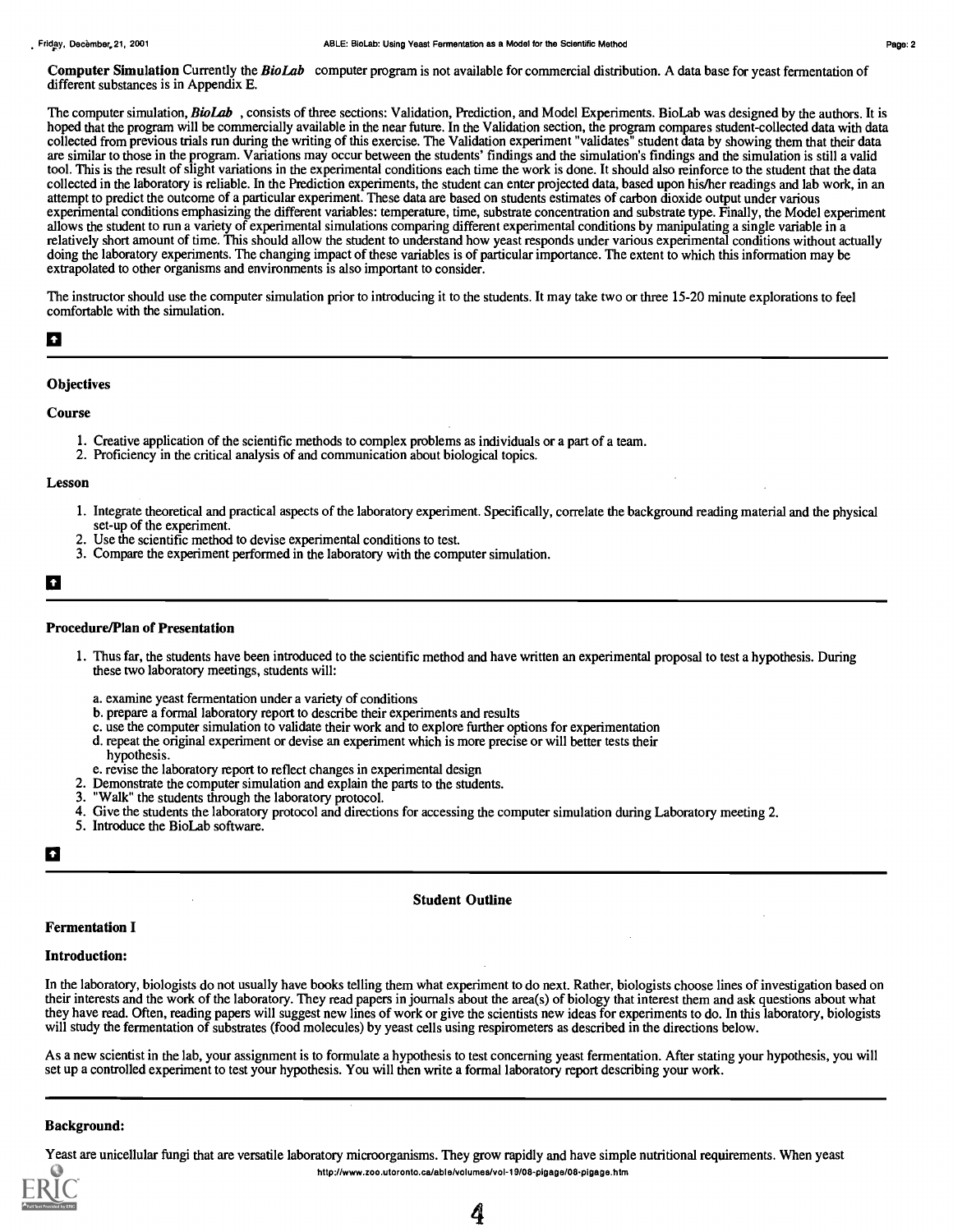degrade nutrients in the absence of oxygen they use the process of glycolysis to produce energy in the form of ATP. For millennia, humans have used the alcoholic fermentation capability of yeast of the genus Saccharomyces to produce breads, crackers and a variety of fermented beverages including beer and wine. The general equation for the fermentation reaction is:

#### Substrate + Glycolytic Enzymes  $\bullet$  Ethyl Alcohol (C<sub>2</sub>H<sub>5</sub>OH) + CO<sub>2</sub> + ATP

Notice the substrates and the products in the reaction. What chemicals do you think would be appropriate substrates for yeast to degrade? The glycolytic enzymes are the enzymes of glycolysis which function under anaerobic conditions.

Potential substrates for this work include sucrose, a disaccharide composed of glucose  $(C_6H_{12}O_6)$  and fructose, an isomer of glucose. Sodium chloride (NaCl) is table salt and sodium lauryl sulfate  $(C_{12}H_{25}O_4\text{S}Na)$  is an ionic detergent. Detergents are molecules with both positively and negatively charged extremities. Starch or amylose is a polymer of glucose produced by green plants. Sodium saccharin ( $C_7H_4NNaO_3S.2H_2O$ ) is a sugar substitute that is many times sweeter than sucrose. Ethyl alcohol (C<sub>2</sub>H<sub>3</sub>OH) is a by-product of the fermentation of sugar by yeast.

Now look at the products and try to separate them into useful substances and waste products. What difference might these make in the rate of fermentation? You need to know more about the chemicals you test to understand their impact on the fermentative activities of the cell better. Look in chemistry textbooks or a chemical dictionary.

"Carbon dioxide gas accumulates as a waste product of fermentation in yeast and cellular respiration in many kinds of cells, including yours. Fermentation releases two molecules of the gas from the anaerobic (not requiring molecular oxygen) degradation of a substrate, usually glucose, as well as two molecules of ethanol plus usable energy for cell function. Cellular respiration, an aerobic (requiring molecular oxygen) process, liberates six molecules of carbon dioxide as well as several water molecules and energy. More energy is released by cellular respiration than by fermentation because glucose is completely oxidized in the process. Thus, carbon dioxide is a waste product of the energy-releasing mechanisms of the cell. Logically, then, carbon dioxide is an indicator of the rate of substrate degradation in an organism. More carbon dioxide will be released from an organism as the rate of fermentation or cellular respiration increases. What factors in the yeastis environment might change the rate of fermentation or respiration, and thus, the rate of carbon dioxide release? To answer this question, you need to know that both respiration and fermentation are controlled by enzymes within the cells.

As a waste product, carbon dioxide can affect activities of the organism. Increased carbon dioxide levels stimulate more rapid breathing rates in humans which clears carbon dioxide from the system. For an aviator without an oxygen supply, the partial pressure of carbon dioxide (PCO<sub>2</sub>) decreases from 40 mm Hg to 24 mm Hg in the alveoli from 0 to 40,000 feet above sea level. During that same change in altitude the partial pressure of oxygen (PO<sub>2</sub>) decreases dramatically from 104 mm Hg to 12 mm Hg. An unacclimated individual will breathe more rapidly attempting to take in more oxygen beginning at about 8,000 feet and will reach a maximum breathing rate between 16,000 and 23,000 feet. The individual may also show other symptoms of hypoxia including mental slowness, sleepiness, nausea, giddiness or headache. On the other hand, an aviator breathing pure oxygen can ascend to 47,000 feet before showing the effects of hypoxia.1"

1Guyton, Arthur C. 1986. Textbook of Medical Physiology . Seventh Edition. W.B. Saunders Company, Philadelphia. 1057 pp.

#### Objectives:

1. Creative application of the scientific methods to complex problems as individuals or a part of a team.

2. Proficiency in the critical analysis and communication about biological topics.

#### Lesson:

1. Frame an experimental question and pose a hypothesis based upon the reading material and your need to validate the **BioLab** software as an accurate representation of true experimental conditions for future use.

2. Integrate theoretical and practical aspects of a laboratory experiment. Focus on the relationship between the background reading material and the physical set-up of the experiment to answer your experimental question.

3. Devise experimental conditions to test using the scientific method.

4. Execute an experiment which answers your question and subsequently tests your hypothesis under the experimental conditions you devised.

- 5. Compare the experimental data from the experiment performed in the laboratory with the computer simulation.
- 6. Explain the possibilities for variation between your laboratory data and the simulation.

7. Describe the impact of altering variables: time, temperature, substrate concentration and substrate type in the environment of an organism.

8. Predict the impact on an organism of changing the single variables: time, temperature, substrate concentration and substrate type in the environment of an organism.

Materials (for one lab section; 24 students working in groups of 3-4)

- 1 package yeast; Fleischmann's Rapid Rise or Red Star Rapid Rise; 1/4 oz. = 7 g.; check the expiration date.
- 1 one liter flask
- 500 mL distilled water
- 10 mL one-piece plastic pipettes (4-6 per group)
- $\bullet$  16 x 125 mm test tubes (4-6 per group)
- Test tube racks (1 per group)
- Floral clay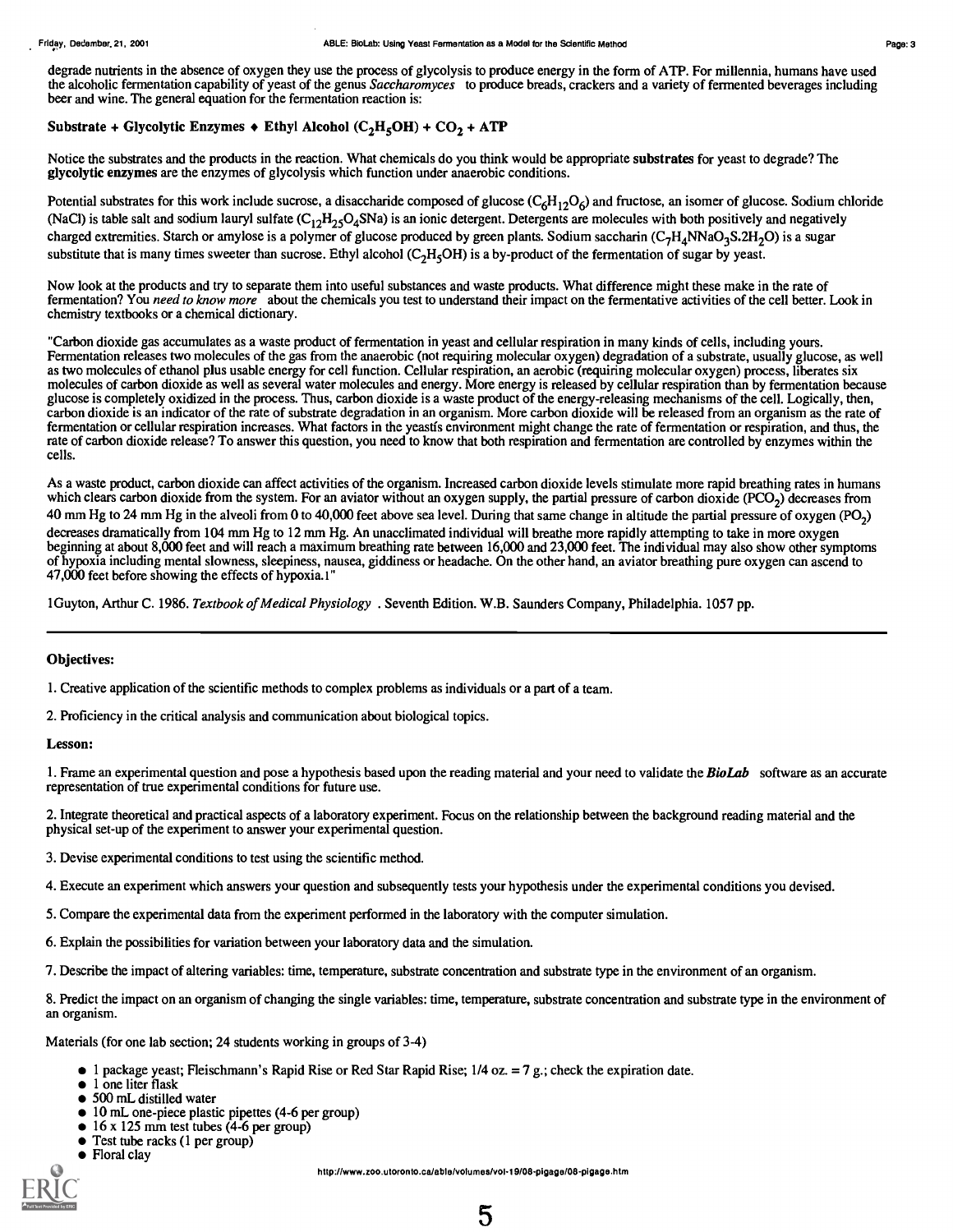- Water bath at 371 C
- 250 mL flasks or beakers (1 per group, to carry yeast solutions to lab stations)
- Pasteur pipettes (4-6 per group) and pipette bulbs
- Parafilm cut in small squares
- **Test solutions in labeled flasks:**

| a. $10\%$ sucrose                  | $1.10\%$ starch       |
|------------------------------------|-----------------------|
| $b.5%$ sucrose                     | m. $5%$ starch        |
| c. $2.5\%$ sucrose                 | m. 2.5% starch        |
| d. 10% NaCl/sucrose                | o. 2.5% Na saccharin  |
| e. 5% NaCl/sucrose                 | p. 1.25% Na saccharin |
| f. 2.5% NaCl/sucrose               | q. 0.67% Na saccharin |
| g. 1.25% NaCl/sucrose              | r. 30% EtOH/sucrose   |
| h. 2.5% Na lauryl sulfate/sucrose  | s. 20% EtOH/sucrose   |
| i. 1.25% Na lauryl sulfate/sucrose | t. 10% EtOH/sucrose   |
| j. 0.67% Na lauryl sulfate/sucrose | u. 5% EtOH/sucrose    |
| k. 0.33% Na lauryl sulfate/sucrose |                       |

Computer and printer with BioLab software loaded and running.

#### Lab Instructor:

Start the computer and printer. Start BioLab software. Select the "Validation" section.

#### Directions:

- 1. Use small lumps of floral clay to seal the tips of the 10 mL pipettes. Remove the cotton plug from the other end of each pipette.
- 2. Add approximately 6 mL of yeast solution to the open end of each of the 10 mL pipettes (up to the number 4). Be sure to insert the tip of the Pasteur pipette below the constriction to add each solution. This may take some practice.
- 3. Add enough of the appropriate test solution to fill each pipette (Fisher Brand Disposable Serological pipette) to the double blue lines below the constriction. This should be about 6 mL. Think about what this step does to the concentration of the test solution.
- 4. Cover the open end of each pipette securely with Parafilm and invert several times to mix the yeast and test solutions.
- 5. Remove the Parafilm. Invert one of the test tubes over the open end of the pipette and quickly invert both. Your instructor will demonstrate this step. A bubble of air will move into the pipette when you do this.
- 6. Place your "respirometer" in the test tube rack. Add yeast and test solution to each of the other pipettes and place them in the rack as well.
- 7. Allow 10 minutes for the respirometers to equilibrate. Take a reading from each pipette at this time (Time 0) and every 5 minutes for 35 to 45 minutes. Remember that each space on the pipette equals 0.1 mL. You want to take the DIFFERENCE between the initial reading (Time 0) and each subsequent reading (mL at Time0 - mL at Timel; mL at Time0 - mL at Time2, etc.).
- 8. Record your data in the Data Table on this sheet.
- 9. Input your data into the computer in the "Validation" section of the **BioLab** software. Be sure to answer any questions.
- 10. Print out your product before you close out the software.

#### Assignment:

Write a formal laboratory report on your experiment as described previously in the laboratory. Supplement your report with using your printout. Be sure to use *references* to describe the substrate(s) used and to help you interpret and explain your results.

Data Table:

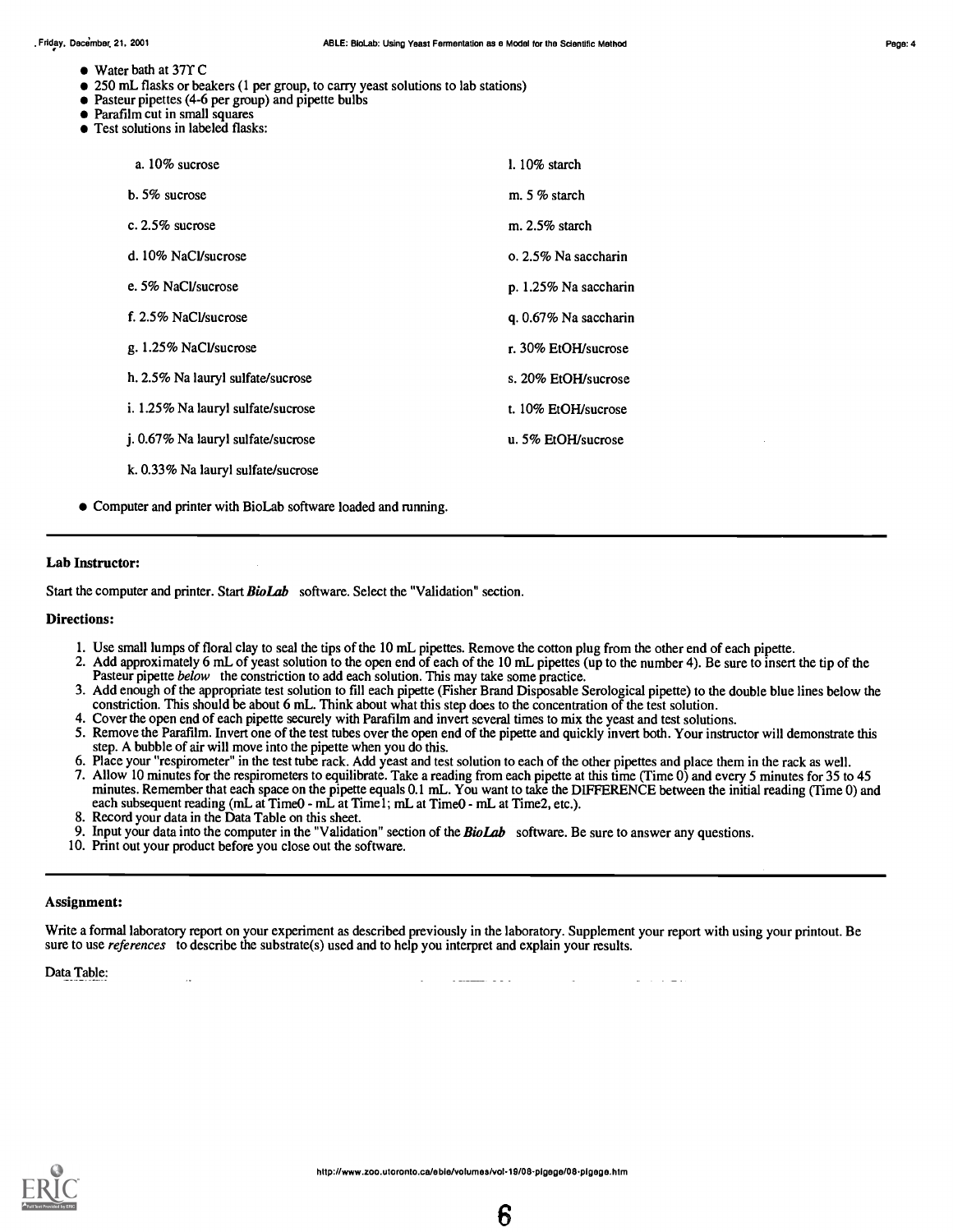| Substrate   |  |  |  |                                                                                                  |  |  |  |
|-------------|--|--|--|--------------------------------------------------------------------------------------------------|--|--|--|
| Volume      |  |  |  | reading change reading change reading change reading change reading change reading change change |  |  |  |
| TIME        |  |  |  |                                                                                                  |  |  |  |
| 10          |  |  |  |                                                                                                  |  |  |  |
| 1           |  |  |  |                                                                                                  |  |  |  |
| 12          |  |  |  |                                                                                                  |  |  |  |
| $\sqrt{3}$  |  |  |  |                                                                                                  |  |  |  |
| 4           |  |  |  |                                                                                                  |  |  |  |
| $\sqrt{5}$  |  |  |  |                                                                                                  |  |  |  |
| $\sqrt{6}$  |  |  |  |                                                                                                  |  |  |  |
| $\sqrt{7}$  |  |  |  |                                                                                                  |  |  |  |
| $\sqrt{8}$  |  |  |  |                                                                                                  |  |  |  |
| $\sqrt{9}$  |  |  |  |                                                                                                  |  |  |  |
| $\sqrt{10}$ |  |  |  |                                                                                                  |  |  |  |
| $\sqrt{11}$ |  |  |  |                                                                                                  |  |  |  |
| $\sqrt{12}$ |  |  |  |                                                                                                  |  |  |  |

## $\ddot{\mathbf{a}}$

#### Fermentation II

#### Introduction

In the previous experiment, you focused on the interaction of yeast cells with their environment. The substrate, their concentrations, as well as time and temperature are part of the yeast cells' environment.

In todayfs exercise you will critically review your previous laboratory work and then rework one or more parts of the experiment. As a result, you will refine laboratory techniques and correct some of your errors. More importantly, you can revise an experimental design, or begin again with a better experimental plan.

#### Computer Simulation:

As with the previous laboratory, you will use the Biology Fermentation Experiment.

#### Lesson Objectives:

#### Reinforcement from previous Laboratory:

- 1. Frame an experimental question and pose a hypothesis based upon the reading material and your experience from the previous laboratory.
- 2. Integrate theoretical and practical aspects of a laboratory experiment. Focus on the relationship between the background reading material and the physical set-up of the experiment to answer your experimental question.
- 3. Devise experimental conditions to test using the scientific method.
- 4. Execute an experiment which answers your question and subsequently tests your hypothesis under the experimental conditions you devised.
- 5. Compare the experimental data from the experiment performed in the laboratory with the computer simulation.
- 6. Explain the possibilities for variation between your laboratory data and the simulation as well as sources of error.

#### Enhanced Objectives Using BioLab:

7. Describe how time, temperature, substrate type and concentration affect fermentation. 8. Analyze the results of the computer-based comparison and explain the results in the context of the four variables, the fermentation process and the environmental impact of the variables.

#### Directions:

- 1. Restate or modify your hypothesis from the previous laboratory period.
- 2. Refer to Procedures and Directions in the previous laboratory.
- 3. Print the results of each experiment, along with your predictions and explanations.

#### BioLab:

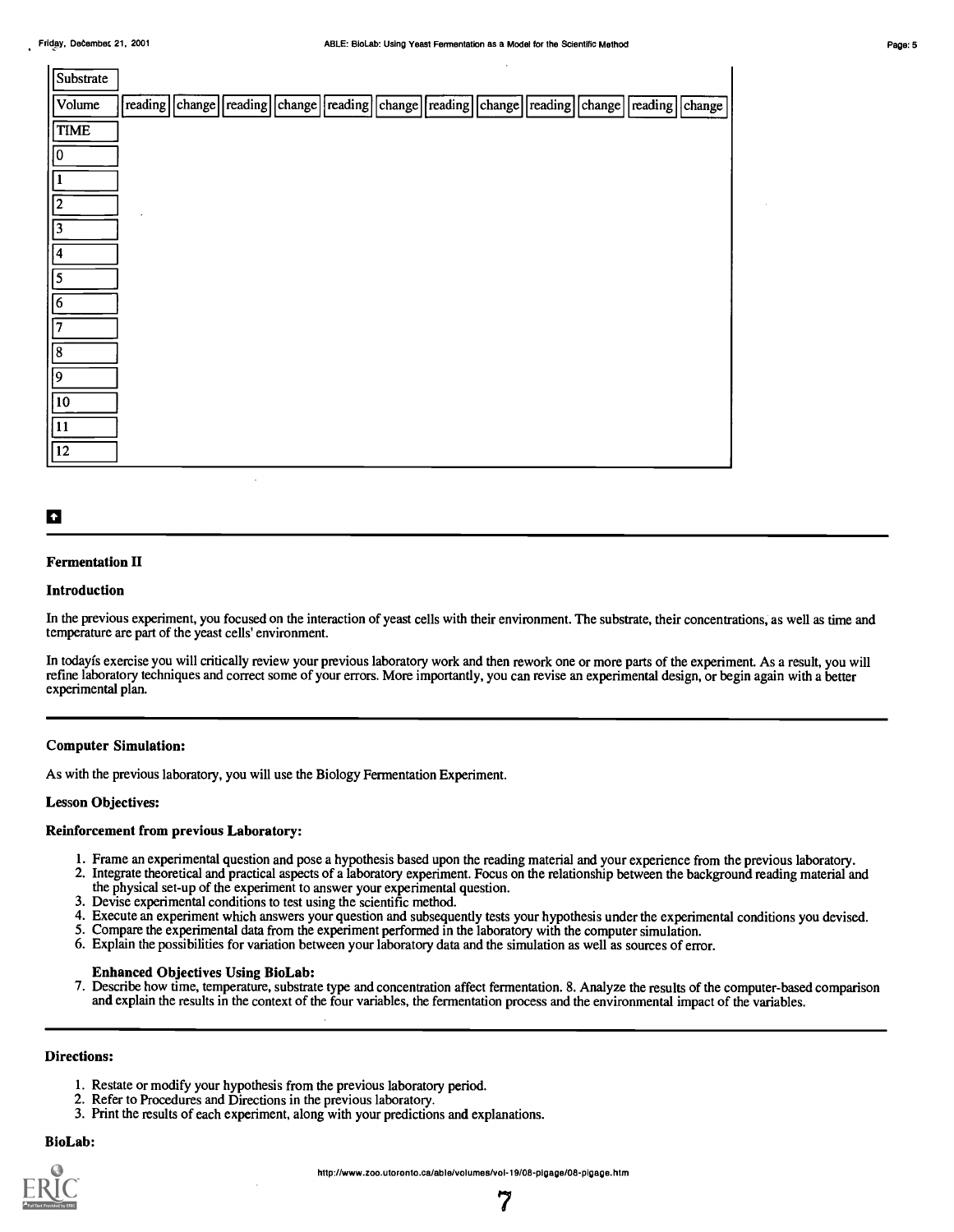With your computer, use the BioLab software using the Model experiment to compare the impact of the four variables Time, Temperature, Substrate Concentration, and Substrate Type. Specifically focus on these comparisons:

| Comparison     | <b>Substrates</b>         | Temp                   | Time               | Concentration  |  |
|----------------|---------------------------|------------------------|--------------------|----------------|--|
| Substrates:    |                           |                        |                    |                |  |
| 1.             | Sugar<br>Na lauryl $SO_4$ | $45$ $\Upsilon$<br>45Y | 5 min.<br>5 min.   | 2.5%<br>2.5%   |  |
| 2.             | Sucrose<br>Starch         | $\overline{37}$<br>37Y | $5$ min.<br>5 min. | 5.0%<br>5.0%   |  |
| 3.             | Sucrose<br>EtOH           | 45Y<br>45Y             | 5 min.<br>5 min.   | 10.0%<br>10.0% |  |
| Temperatures:  |                           |                        |                    |                |  |
| 4.             | Sucrose<br>Sucrose        | $45$ $\Upsilon$<br>37Y | 5 min.<br>5 min.   | 5.0%<br>5.0%   |  |
| Concentration: |                           |                        |                    |                |  |
| 5.             | EtOH<br>EtOH              | 45<br>45 Y             | 5 min.<br>5 min.   | 5.0%<br>10.0%  |  |
| 6.             | NaCl<br>NaCl              | 45Y<br>45Y             | 5 min.<br>5 min.   | 1.25%<br>5.0%  |  |
| Integrated:    |                           |                        |                    |                |  |
| 7.             | Sucrose<br>EtOH           | 45 Y<br>45 Y           | 5 min.<br>5 min.   | 10.0%<br>10.0% |  |
|                | Sucrose<br>EtOH           | 37 Y<br>37Y            | 5 min.<br>5 min.   | 10.0%<br>10.0% |  |

#### Assignment:

Write a formal laboratory report on your experiments as described previously in Activity. Supplement your report with your printouts including the results of the eight comparisons done outside the lab. Be sure to use at least 3 *references* to describe the substrate(s) used and to help you interpret and explain your results. Be sure your report explains the results in the context of your selected variable and its impact on the environment of the organism.

| Data Table: |
|-------------|
|-------------|

| Substrate    |        |                                                                                                  |  |  |  |  |  |
|--------------|--------|--------------------------------------------------------------------------------------------------|--|--|--|--|--|
| Volume       |        | reading change reading change reading change reading change reading change reading change change |  |  |  |  |  |
| <b>TIME</b>  |        |                                                                                                  |  |  |  |  |  |
|              | $\sim$ |                                                                                                  |  |  |  |  |  |
|              |        |                                                                                                  |  |  |  |  |  |
| 2            |        |                                                                                                  |  |  |  |  |  |
| 3            |        |                                                                                                  |  |  |  |  |  |
| 14           |        |                                                                                                  |  |  |  |  |  |
| 5            |        |                                                                                                  |  |  |  |  |  |
| 6            |        |                                                                                                  |  |  |  |  |  |
| $\sqrt{7}$   |        |                                                                                                  |  |  |  |  |  |
| $\sqrt{8}$   |        |                                                                                                  |  |  |  |  |  |
| و            |        |                                                                                                  |  |  |  |  |  |
| $\sqrt{10}$  |        |                                                                                                  |  |  |  |  |  |
| $ 11\rangle$ |        |                                                                                                  |  |  |  |  |  |
| $\sqrt{12}$  |        |                                                                                                  |  |  |  |  |  |

#### References



http://www.zoo.utoronto.ca/able/volumes/vol-19/08-pigage/08-pigage.htm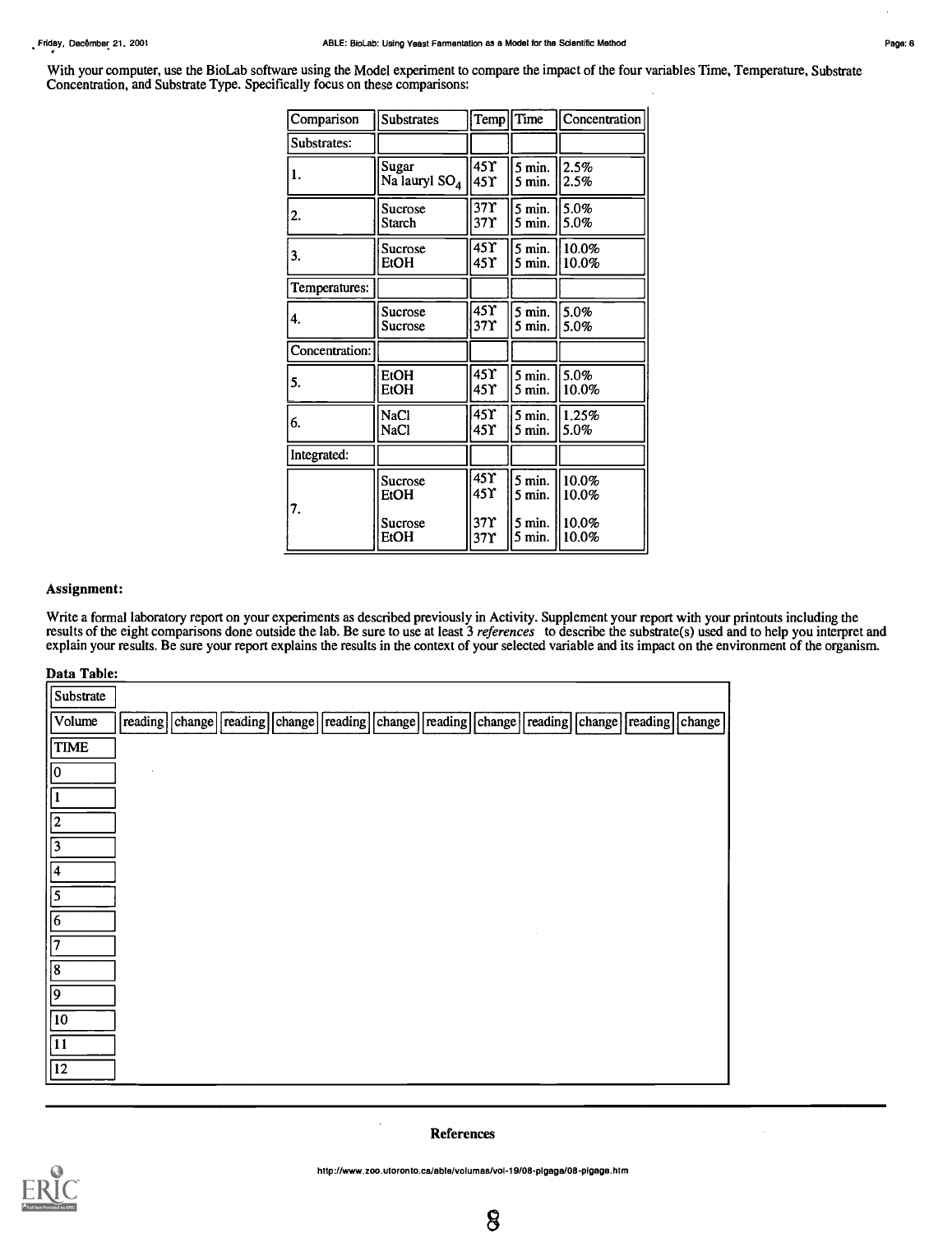Allen, Robert D. and David J. Stroup. 1993. Teaching Critical Thinking Skills in Biology. National Association of Biology Teachers, Reston, Virginia. 56 pp. (Discusses the critical thinking approach to classroom biology.)

Ambrose, Harrison W, and Katherine Peckham Ambrose. 1987. A handbook of biological investigation. Fourth Edition. Hunter Textbooks, Inc. Knoxville, TN 204 pp. (Pages 189-197 provide some background on laboratory organization, while chapters 1 and 2 explore "what science is" and "asking questions about natural phenomena".)

Browne, M. Neil and Stuart M. Keeley 1994. Asking the right questions: A guide to critical thinking. Prentice-Hall, Englewood Cliffs, NJ 175 pp. (This book is good background reading describing critical thinking in the classroom setting.)

Killburn, Keny and Thomas Hutto. 1992. Process-Oriented Laboratory Activities for Introductory Biology. D. C. Heath and Company, Lexington, Massachusetts. 38 pp. (This is a laboratory manual with a hands-on, scientific method orientation for an introductory biology laboratory.)

Manney, Thomas R. and Monta L. Manney. 1991. Handbook for using yeast to teach genetics. Genetics Education Networking and Enhancement Project and National Science Foundation Teacher Enhancement Program. 86 pp. (This book contains many different yeast experiments. Pages 1-7 provide useful background information on yeast.)

#### đ

#### Appendix A Solutions for Yeast Fermentation Lab

Stock Solutions

1. Label several 2 liter (L) flasks with the proper stock solution name, using different colors of labeling tape for each solution type. Use thesame color for all concentrations of a given solution.

2. Make the following quantities of stock solutions according to the directions given below.

| Solution                            | Solute                 | Solvent                | <b>Total Quantity</b> |
|-------------------------------------|------------------------|------------------------|-----------------------|
| 20% Sucrose (table sugar)           | 200 g Sucrose          | 1 L Distilled Water    | 4 L                   |
| 2.5% Na Lauryl Sulfate              | 25 g Na Lauryl Sulfate | 1 L Distilled Water    | 1 L                   |
| 2.5% Na Saccharin                   | 25 g Na Saccharin      | 1 L Distilled Water    | 2 L                   |
| 10% NaCl (table salt)               | 100 g NaCl             | 1 L Distilled Water    | 1 L                   |
| 10% Starch (corn<br>starch/amylose) | 100 g Starch           | 1 L Distilled Water    | 2 L                   |
| 60% Ethanol                         | 600 mL Ethanol         | 400 mL Distilled Water | 1 L                   |

3. Label several 2 liter flasks with the correct solution name, using different colors of labeling tape for each solution type. Use the same colorfor all concentrations of a given solution.

4. Using stock solutions, make 1 liter of each of the following solutions according to the directions given below.

#### Sucrose Solutions

| <b>Solution</b> | 20% Sucrose Stock | <b>Distilled Water</b> |
|-----------------|-------------------|------------------------|
| 10% Sucrose     | $500$ mL          | 500 mL                 |
| 5% Sucrose      | $250$ mL          | 750 mL                 |
| 2.5% Sucrose    | $125$ mL          | 875 mL                 |

#### Starch Solutions

| <b>Solution</b> | 10% Starch Stock | <b>Distilled Water</b> |
|-----------------|------------------|------------------------|
| 10% Starch      | 1 <sub>L</sub>   | 0 <sub>mL</sub>        |
| 5% Starch       | $500$ mL         | $500$ mL               |
| 2.5% Starch     | $250$ mL         | 750 mL                 |



http://www.zoo.utoronto.ca/able/volumes/yol-19/08-pigage/08-pigage.htm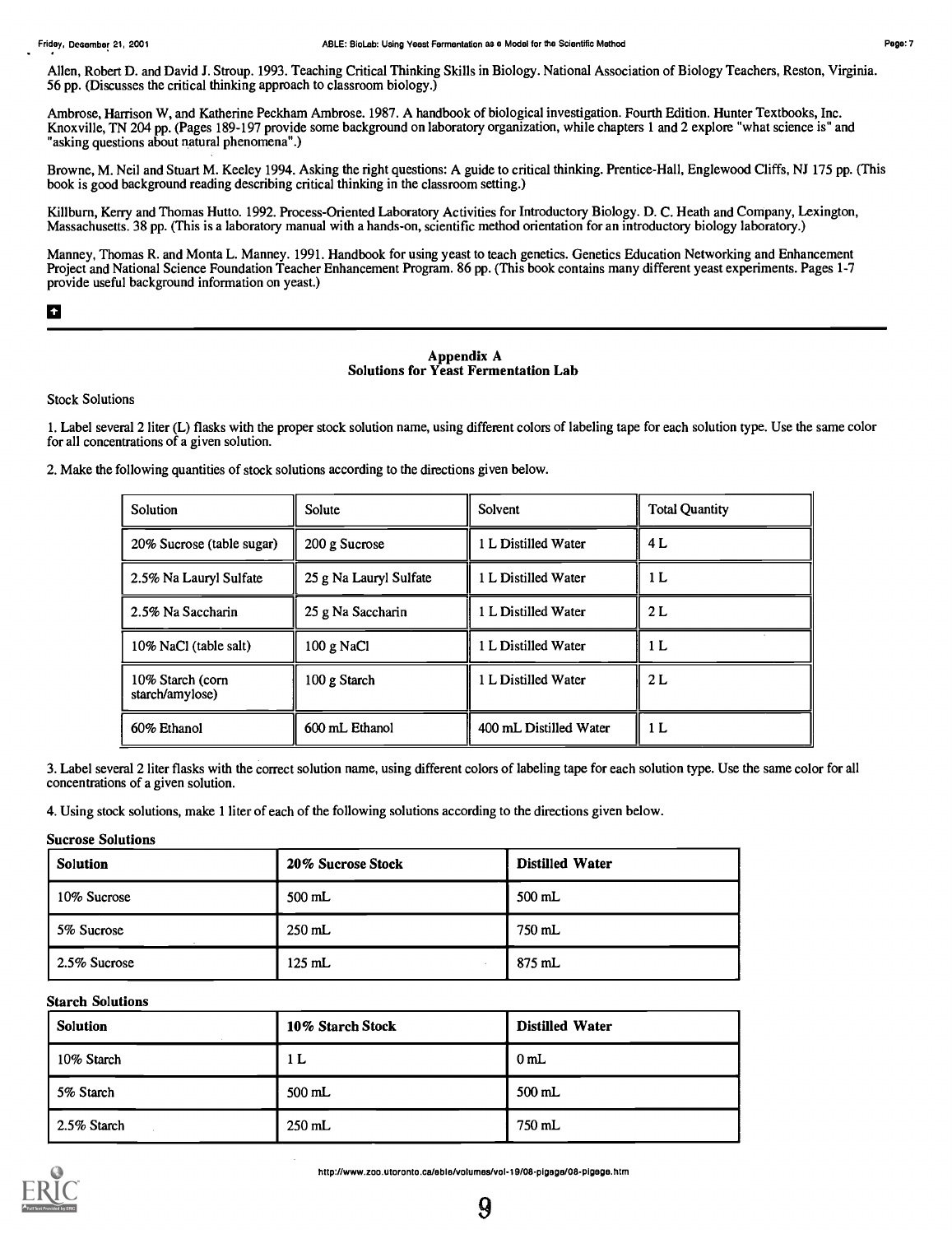#### Saccharin Solutions

| Solution         | 2.5% Saccharin | <b>Stock Distilled Water</b> |
|------------------|----------------|------------------------------|
| 2.5% Saccharin   | 1 <sub>L</sub> | 0 <sub>mL</sub>              |
| 1.25 % Saccharin | $500$ mL       | 500 mL                       |
| 0.67% Saccharin  | $250$ mL       | 750 mL                       |

#### NaCl/Sucrose Solutions

| <b>Solution</b>    | 10% NaCl Stock   | <b>Distilled Water</b> | 20% Sucrose |
|--------------------|------------------|------------------------|-------------|
| 10% NaCl/Sucrose   | $500$ mL         | 0 <sub>mL</sub>        | 500 mL      |
| 5% NaCl/Sucrose    | $250$ mL         | $250$ mL               | 500 mL      |
| 2.5% NaCl/Sucrose  | $125 \text{ mL}$ | 375 mL                 | 500 mL      |
| 1.25% NaCl/Sucrose | $62.0$ mL        | 438 mL                 | 500 mL      |

#### Na Lauryl Sulfate(SLS)/Sucrose Solutions

| <b>Solution</b>   | 2.5% SLS  | <b>Distilled Water</b> | 20 % Sucrose |
|-------------------|-----------|------------------------|--------------|
| 2.5% SLS/Sucrose  | 500 mL    | 0 <sub>mL</sub>        | 500 mL       |
| 1.25% SLS/Sucrose | $250$ mL  | $250$ mL               | $500$ mL     |
| 0.67% SLS/Sucrose | $125$ mL  | 375 mL                 | 500 mL       |
| 0.33% SLS/Sucrose | $62.0$ mL | 438 mL                 | $500$ mL     |

#### Ethanol(Et0H)/Sucrose Solutions

| <b>Solution</b>  | 60% Ethanol | <b>Distilled Water</b> | 20% Sucrose |
|------------------|-------------|------------------------|-------------|
| 30% EtOH/Sucrose | 500 mL      | 0 <sub>mL</sub>        | 500 mL      |
| 20% EtOH/Sucrose | $333$ mL    | $167$ mL               | $500$ mL    |
| 10% EtOH/Sucrose | $167$ mL    | 333 mL                 | $500$ mL    |
| 5% EtOH/Sucrose  | $82.5$ mL   | $417.5$ mL             | $500$ mL    |

5. Label twenty-one 125 mL flasks using colored labeling tape. Color-code the flasks using the same color tape for each of the solution concentrations and types. For example: red - all sucrose; yellow - all NaCl/Sucrose. Each lab section (24 students) should have a complete set of solutions.

6. Dispense 100 mL of each solution into a separate, labeled 125 mL flask for each lab section. Note- if 10% sucrose is being used as a positive control, you should dispense 100 mL of this solution into 4 125 mL flasks for each lab section.

7. Cover solutions with Parafilm or use rubber stoppers.

8. Place prepared flasks on lab carts.

9. Check quantities after each lab section and refill if necessary.

10. Cover and store stock solutions in the refrigerator to prevent mold growth or evaporation.

11. Make yeast solution in 401 C water immediately before each lab. Add 3 packages of rapid rise yeast to 1.4 liters of water. Add 30-50 g sucrose, stir and warm. Dispense 75 mL of yeast solution into flasks or bottles and set in 37° water baths about 15 minutes before lab starts.

 $\blacksquare$ 

#### Appendix B Other Preparations

1. Fill two water baths approximately three-quarters full. Water should be almost to the tops of the test tubes when they are set in the racks. Set http://www.zoo.utoronto.caiable/yolumee/yol-19/08-pigage/08-pigage.htm

,

,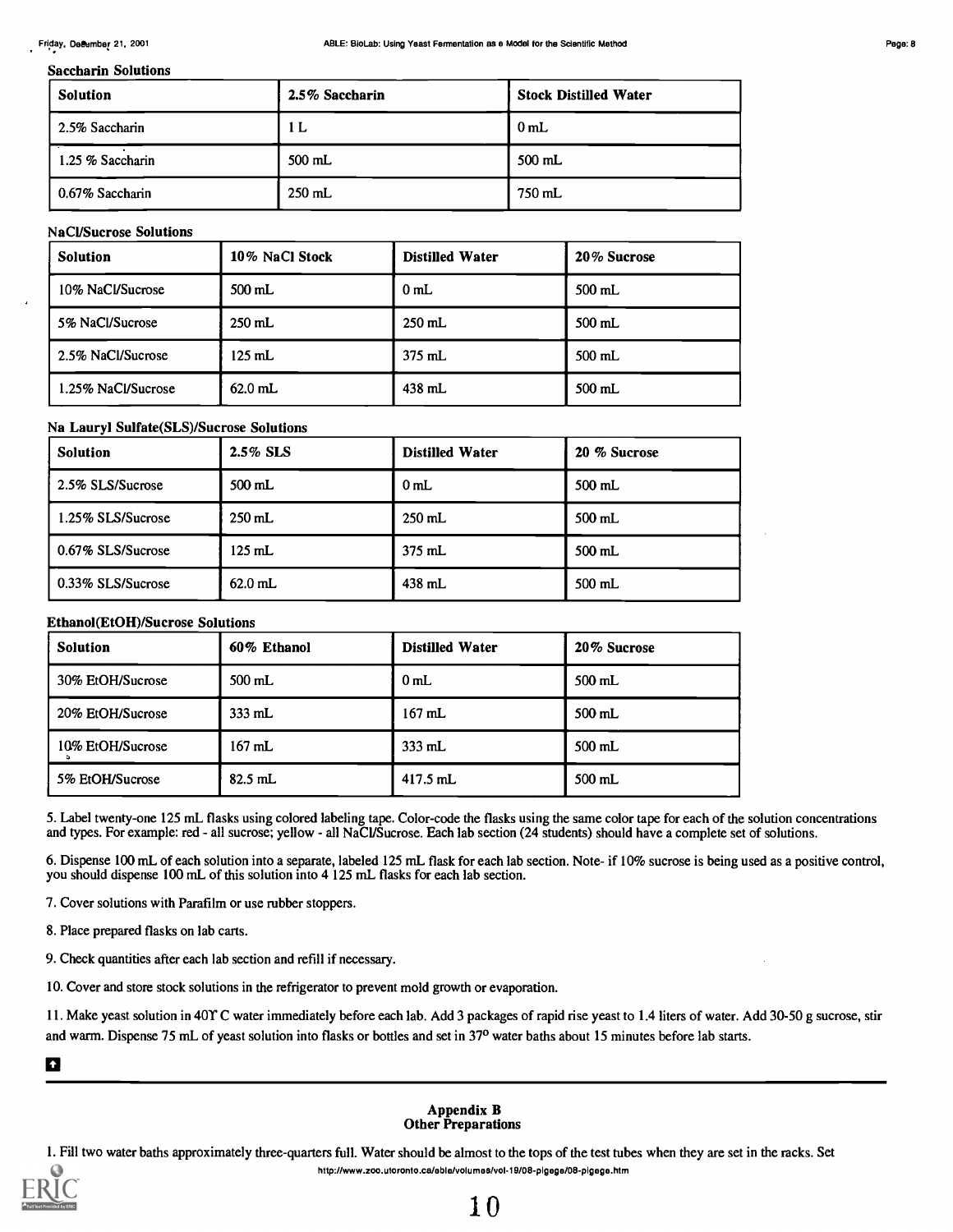temperatures to 450 and 37°.

2. Restock solutions following each laboratory section.

3. Turn off water baths at the end of the laboratory.

### a barat da ba

#### Appendix C Doing this experiment without the BioLab computer program

1. The instructor can share all or selected parts of the data from the data base (Appendix D) after students have collected their own data from their own experiments.

2. The students then plot their data versus those provided in the data base from the instructor. This is exactly what the computer program does in the Validation section.

3. Students can also do the Prediction and Model sections of the experiments as follows:

#### A. Prediction

I. The student chooses one of the substrates and one of the temperatures for this "mental experiment" with the yeast.

II. The student writes the values of predicted data points for a specific substrate.

III. The student graphs his/her predicted data against those in the data base.

#### B. Model

I. Students use values from the data base to plot data for two substrates (on the same axes) under the specified conditions. The students then compare the plots and explain differences between the yeast's reactions with the two substrates.

4. If the instructor or students have access to a spreadsheet with a graphing function, they can duplicate many of the graphing features of the BioLab program.

## a

#### Appendix D Expected Outcomes

#### Sucrose

Yeast cells produce the enzyme sucrase, thus sucrose is a good substrate for fermentation. At lower concentrations, the reaction rate (as gauged by  $CO<sub>2</sub>$ production) is slower. At higher concentrations, the reaction rate may approach a plateau. Most students will pick sucrose as the best substrate for yeast. Instructors may wish to use sucrose as a control in experiments.

#### Sodium Chloride

At low concentrations, sodium chloride provides a stimulatory effect on fermentation. Bakers add salt to bread dough to stimulate the yeast's ability to raise the dough. At higher concentrations, sodium chloride has an inhibitory effect on fermentation, as indicated by the  $CO<sub>2</sub>$  output plateau after a lower volume. Some students will be able to discuss the osmotic effect of sodium chloride in higher concentrations on yeast.

#### Sodium Lauryl Sulfate

Sodium lauryl sulfate is a detergent. As such, it is an amphipathic molecule having polar and non-polar ends. This kind of molecule, found in shampoos and cleaners, dissolves cellular membranes. Yeast cells die in sodium lauryl sulfate. Many students have difficulty dealing with this concept in terms of their experimental results. (One group of students reported " if we had run our experiment longer, we think the yeast would have fermented the substrate.")

#### Starch

Many students assume that yeast will ferment starch "because it is a complex carbohydrate". Yeast do not produce amylase, however, and so do not ferment the starch and release  $CO<sub>2</sub>$ .

#### Sodium Saccharin

Yeast, like humans, do not produce the enzymes to degrade saccharin, a synthetic sweetener. As a result, no  $CO_2$  is produced. In many instances students will say that if they "waited longer" or "added more substrate" they would have seen fermentation.

#### Ethanol

A waste product of fermentation, ethanol acts to inhibit the reactions of fermentation, especially at higher concentrations. Some students will realize that ethanol shifts the equilibrium of the reaction.